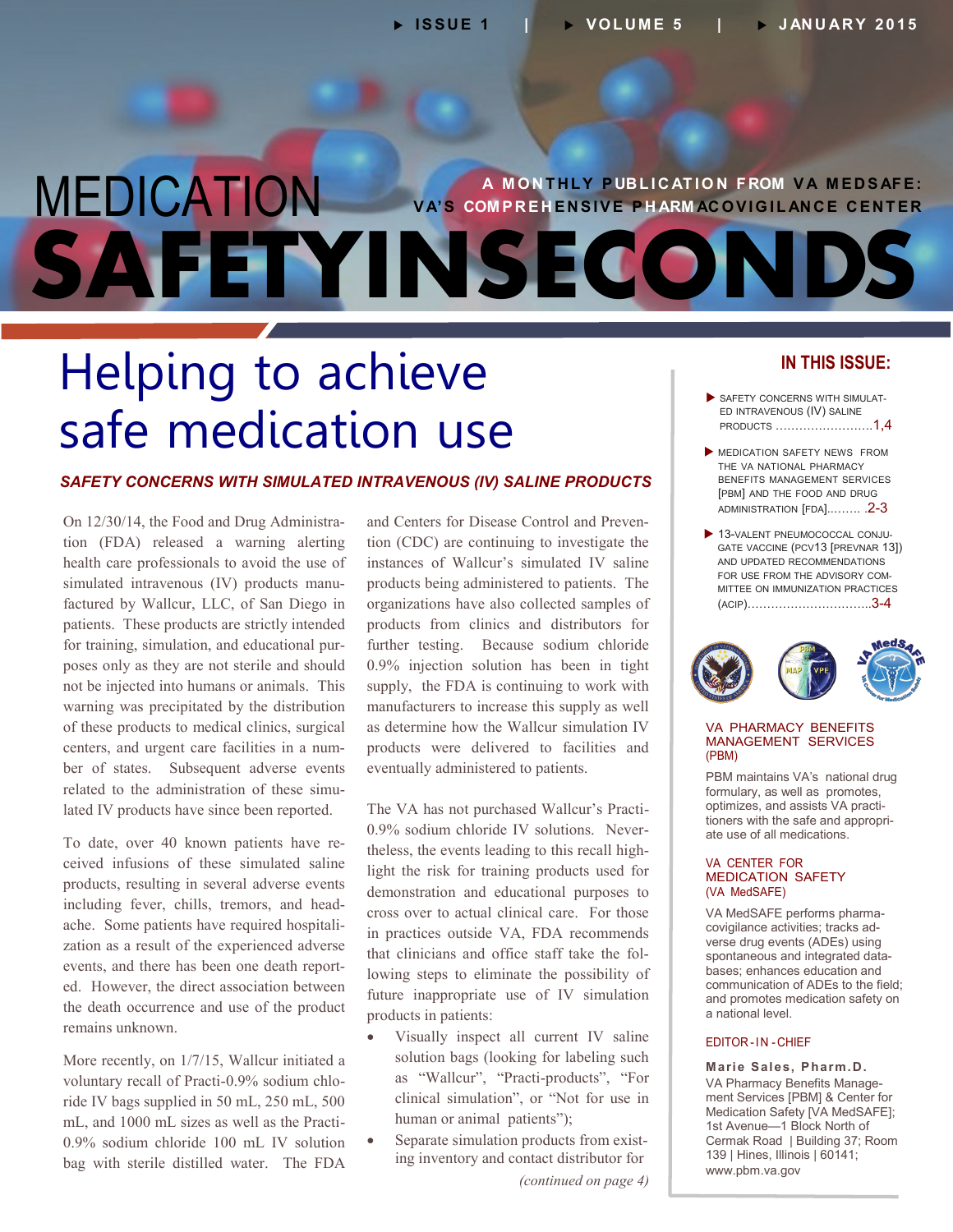# <span id="page-1-0"></span>**from the fda**

## **PAIN MANAGEMENT**

#### [FDA has reviewed possible risks of pain medicine use during pregnancy](http://www.fda.gov/Drugs/DrugSafety/ucm429117.htm)

#### 1/09/2015

The Food and Drug Administration (FDA) evaluated studies from published medical literature regarding the safety of prescription and over-the-counter (OTC) pain medicines used during pregnancy, specifically:

- Nonsteroidal anti-inflammatory drug (NSAID) use and the risk of miscarriage;
- Opioid exposure in early pregnancy and risk of neural tube defects; and
- Acetaminophen use in pregnancy and the risk of attention deficit hyperactivity disorder (ADHD) in children.

mother; however, there is uncertainty about the safety of medications that are used to treat pain. Due to limita-Untreated severe and persistent pain during pregnancy can lead to depression, anxiety, and hypertension in the tions in study designs and conflicting results FDA could not reach any firm or reliable conclusions. As a result, FDA recommendations for the use of pain medicines during pregnancy will remain the same at this time and include the following:

- *Talk with each patient about the benefits and risks of analgesic use during pregnancy, which may differ among patients and by treatment indication.*
- *Continue to follow the existing recommendations in current drug labels regarding the use of analgesics during pregnancy.*
- *Current drug labels state that NSAIDs should not be used by pregnant women in their third trimester of pregnancy because of the risk of premature closure of the ductus arteriosus in the fetus.*

For more information, click on the hyperlink within the title above.

## **CARDIOLOGY**

## [Alere Initiates Voluntary URGENT CORRECTION for Use of Alere INRatio® and INRatio®2 PT/INR Moni](http://www.fda.gov/Safety/Recalls/ucm426166.htm?source=govdelivery&utm_medium=email&utm_source=govdelivery)tor System

#### 12/08/2014

NEWSWORTHY...

**DEVSME** 

 $\overline{\phantom{0}}$ 

FDA posted a Firm Press Release in December 2014 addressing a voluntary correction initiated by Alere Inc. to inform users that the INRatio® and INRatio®2 PT/INR Monitor system (INRatio® Monitor or INRatio®2 Monitor and INRatio® Test Strips) should not be used on patients with any of the following conditions:

- Anemia of any type with hematocrit less than 30%;
- Any conditions associated with elevated fibrinogen levels including:
	- Acute inflammatory conditions (e.g., acute viral or bacterial infections such as pneumonia or influenza);
	- Chronic inflammatory conditions (e.g., rheumatoid arthritis, Crohn's disease, ulcerative colitis, infectious liver diseases such as hepatitis, or inflammatory kidney diseases such as diabetic nephropathy and glomerulonephritis);
	- Severe infection (e.g., sepsis);
	- Chronically elevated fibrinogen for any reason;
	- Hospitalized or advanced stage cancer or end stage renal disease patients requiring hemodialysis;
- Any bleeding or unusual bruising, clinically observed or reported by the patient.

- (laboratory method) may occur in patients with certain conditions or if the instructions in the labelling for per forming the test are not followed. Health care professionals should transition patients with any of the aforemen-An INR result that is clinically significantly lower than a result obtained using a reference INR system tioned conditions to a laboratory INR method for monitoring their INR and warfarin therapy. The following additional precautions recommended by the manufacturer can help to obtain the most accurate results:

• All patients using the INRatio® and INRatio®2 PT/INR Monitor system (INRatio® Monitor or INRatio®2 Monitor and INRatio® Test Strips) should have periodic verification of their INR using a laboratory INR method. Any patient with a significant discrepant low result on the INRatio® and INRatio®2 monitor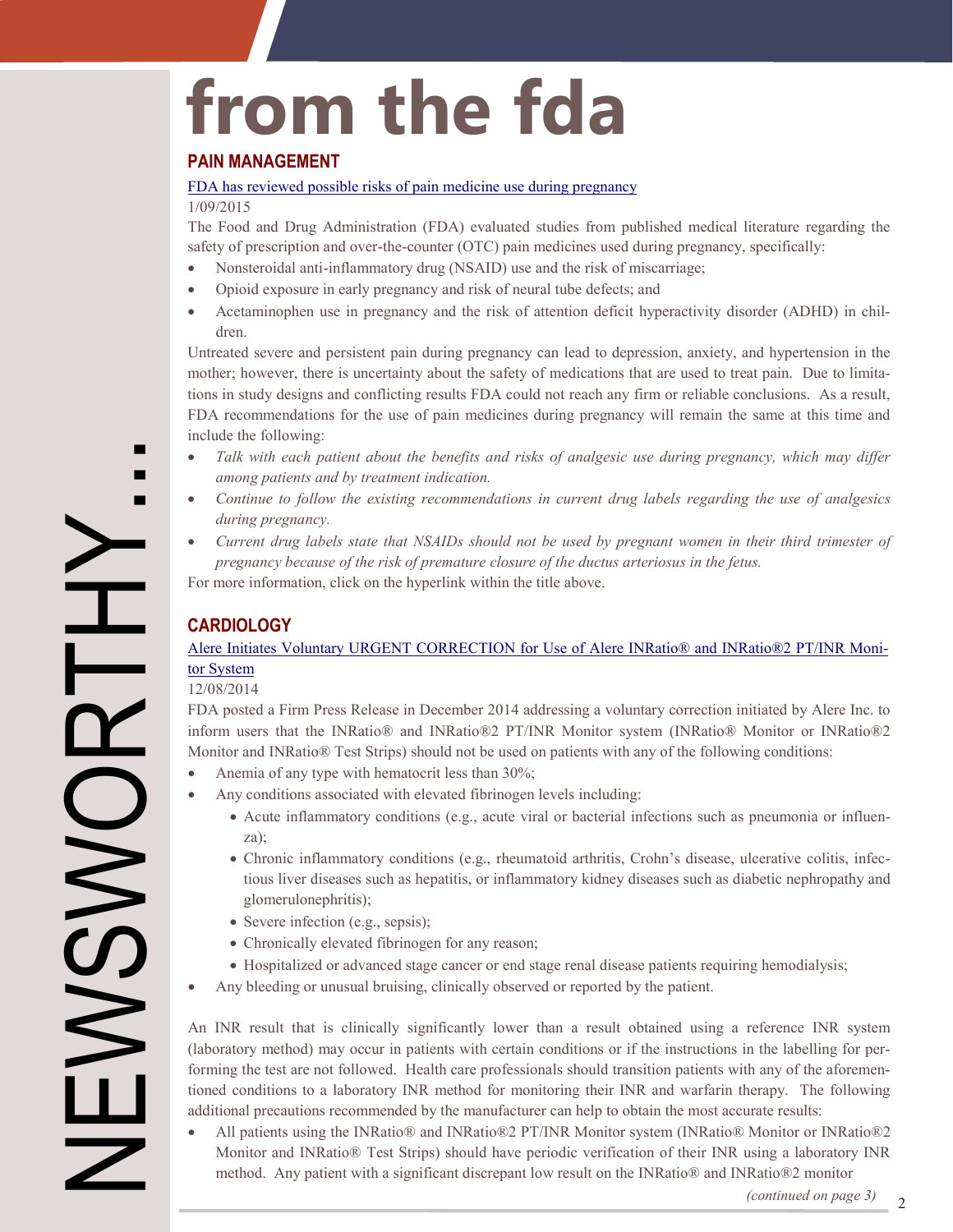<span id="page-2-0"></span>system compared to the plasma-based laboratory INR method should immediately be switched to an alternasystem compared to the plasma-based laboratory INR method should immediately be switched to tive method for monitoring their INR and warfarin therapy. The concern lies in a falsely low according to the affected devices whe tive method for monitoring their INR and warfarin therapy. The concern lies in a falsely low INR result according to the affected devices where the actual INR is therapeutic or even supratherapeutic. Actions taken on the inaccurate low INR (e.g., increasing warfarin dose) could be detrimental when the actual INR is in range or high.

- 30% to 55%. If hematocrit values lie outside this range, patients should be immediately switched to a plas All patients using the INRatio® and INRatio®2 PT/INR Monitor system (INRatio® Monitor or INRatio®2 Monitor and INRatio® Test Strips) should be tested to verify that their hematocrit falls within the range of ma-based laboratory INR monitoring method.

on the recall, including a list of product part numbers affected by the recall, customers should go to [www.inr](http://www.inrcare.com/)-Customers with questions regarding this recall can contact Alere at 1-877-929-2579. For additional information care.com or visit the FDA website at:<http://www.fda.gov/medicaldevices/safety/listofrecalls/ucm429496.htm> .

# Getting the most from our safety surveillance *13-VALENT PNEUMOCOCCAL CONJUGATE VACCINE (PCV13 [PREVNAR 13]) AND UPDATED RECOMMEN-DATIONS FOR USE FROM THE ADVISORY COMMITTEE ON IMMUNIZATION PRACTICES (ACIP)*

vaccines according to former recommendations from the Advi-Since then, new recommendations from ACIP now endorse rou-- although scheduling for administration differs distinctively be Last year, an error occurred where a physician ordered the 13 valent pneumococcal conjugate vaccine (PCV13 [Prevnar 13]) for two patients who were instead administered the 23-valent pneumococcal polysaccharide vaccine (PPSV23 [Pneumovax 23]). A previous [National PBM Bulletin](http://www.pbm.va.gov/PBM/vacenterformedicationsafety/nationalpbmbulletin/Prevnar13andPneumovax23MedicationErrorsandAppropriateUse.pdf) and newsletter article [\(Issue 4; Volume 3; April 2013\)](http://www.pbm.va.gov/PBM/vacenterformedicationsafety/newsletter/MedicationSafetyinSecondsApril2013FINAL.pdf) addressed this medication error and the appropriate use of the Prevnar 13 and Pneumovax 23 sory Committee on Immunization Practices (ACIP) at that time. tine use of the Prevnar 13 vaccine among adults ages 65 years or older as opposed to prior guidance that restricted use to only certain adults. With this modification and the increase in utility of the Prevnar 13 vaccine, there may be a greater potential for error when ordering among pneumococcal vaccine products due to similarities in product names, formulation, and indications tween each. As such:

- Consider education for applicable health care staff to in-- crease awareness about the differences among pneumococ  $\bullet$ cal vaccine products and their appropriate use according to the most recent recommendations.
- Consider using the national clinical reminders for Prevnar 13 and Pneumovax 23. These reminders integrate the timing of Prevnar 13 and Pneumovax 23 in relation to each other to prevent future confusion in pneumococcal vaccine dosing. These reminders are currently under revision to align with the new recommendations from ACIP and VHA for adults 65 and older, and the revised reminders will be released in

late January 2015. Facilities may also consider developing local reminders that integrate the timing of Prevnar 13 and Pneumovax 23.

- Consider the revisions to the guidance on the use of pneumococcal vaccines issued by ACIP, specifically with respect to the Prevnar 13 vaccine. According to the updated recommendations put forth by ACIP:
	- $\bullet$ Both Prevnar 13 and Pneumovax 23 should be administered routinely in series to all adults aged >65 years.
	- **Pneumococcal vaccine-naïve persons.** ACIP rec ommends that adults aged ≥65 years who have not previously received pneumococcal vaccine or whose previous vaccination history is unknown should receive a dose of Prevnar 13 first, followed by a dose of Pneumovax 23 given 6–12 months after Prevnar 13. If Pneumovax 23 cannot be given during this time window, the dose of Pneumovax 23 should be given during the next visit. The two vaccines should not be co-administered, and the minimum acceptable interval between Prevnar 13 and Pneumovax 23 is 8 weeks.
	- Adults aged ≥65 years who have previously received  $\geq 1$  dose of Pneumovax 23 also should re-- ceive a dose of Prevnar 13 if they have not yet re **Previous vaccination with Pneumovax 23.**  ceived it. A dose of Prevnar 13 should be given  $\geq$ 1 year after receipt of the most recent Pneumovax 23 dose. For those for whom an additional dose of